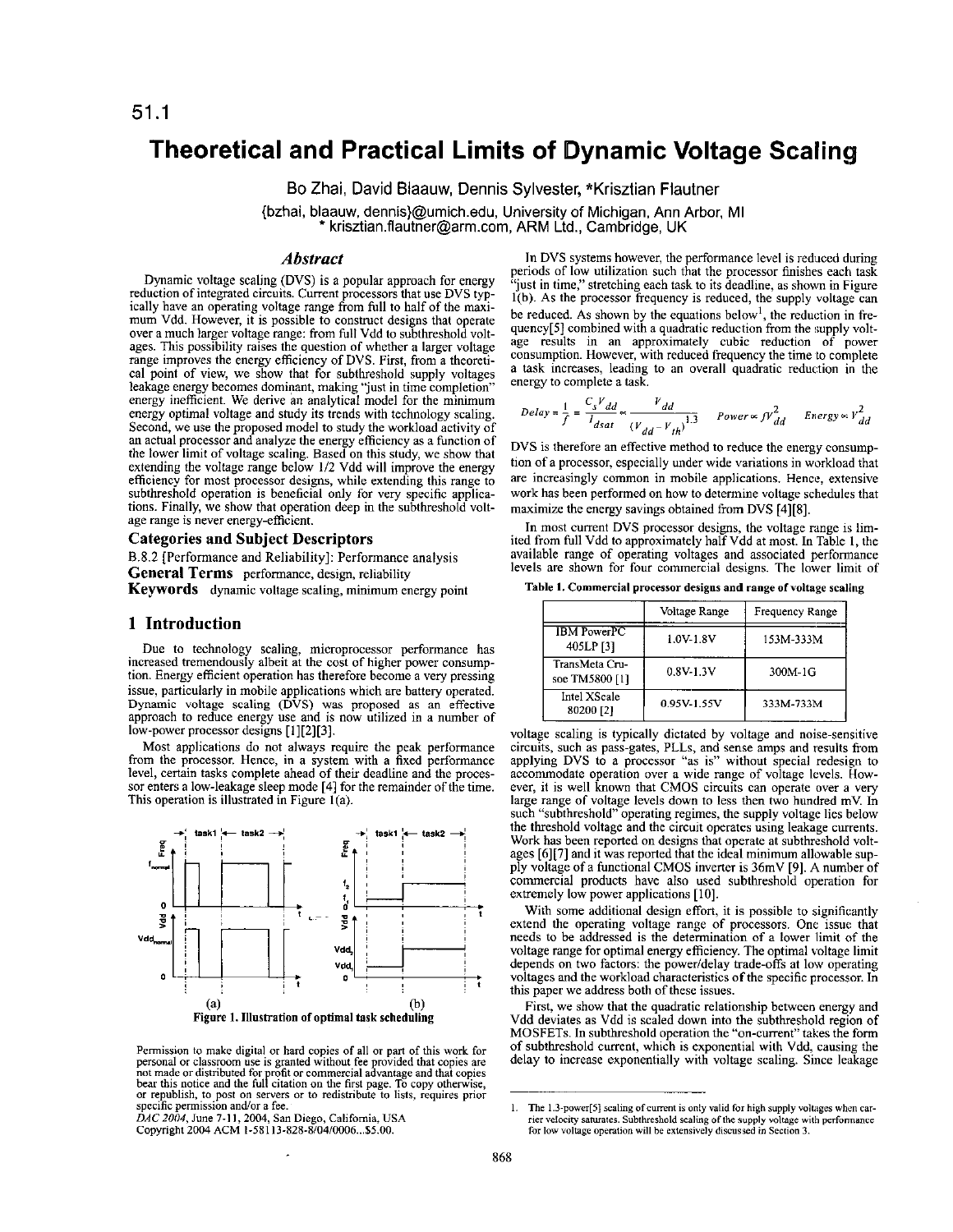energy is linear with the circuit delay, the fraction of leakage energy *increases* with supply voltage reduction in the subthreshold regime. Although dynamic energy reduces quadratically, at very low voltages, where dynamic and leakage energy become comparable, the total energy can increase with voltage scaling due to the increased circuit delay. In this paper, we derive an analytical model for the voltage that minimizes energy and we show that it lies well above the previously reported[9] minimal operating voltage of 36mV. We ver **ify** our model using SPlCE and **also** study its trends as a function of different design and process parameters. **As** one of the results, our work shows that operation at voltages well below threshold is never energy-efficient.

A second issue that determines the lower limit of voltage scaling is the workload characteristics of the processor. Clearly it is not neces *sary* to extend the voltage range below that which is needed based on the expected workload of the processor. Moreover, the energy/voltage relationship flattens out as the operating voltage approaches the theoretical lower limit of voltage scaling. Therefore, if the applications use low performance levels only infrequently, the gain in energy savings from extending the operating voltage range is limited. To analyze this trade-off, we study a number of workload traces obtained from a processor running a wide range of applications. Using our energy model, we investigate the trade-off between the energy efficiency of the processor and the lower limit of voltage scaling. Our results show that most applications benefit significantly from an operating voltage range that is greater than what is available in most current DVS processors, but true subthreshold operation is not required. On the other hand, applications that spend extensive time in near idle mode will benefit significantly from a voltage scaling ability from full to subthreshold voltages.

The remainder of this paper is organized as follows. Section 2 provides an overview of the voltage limit for functionally correct CMOS logic. Section 3 presents our analysis of the minimum voltage scaling limit for optimal energy efficiency and discusses extensions of our model to larger circuits. Section 4 present our analysis of workload data and the practical trade-off between the minimum scaling voltage and energy efficiency. Finally, Section *5* contains our conclusions.

# **2 Circuit Behavior at Ultra Low Voltages**

Before we derive the energy optimal operating voltage in Section 3, in this section we first briefly review the minimum operating voltage that is required for functional correctness of CMOS logic. The minimum operating voltage was first derived by Swanson and Meindl in [9] and is given as follows:

$$
V_{dd, limit} = 2 \cdot \frac{kT}{q} \cdot \left[ 1 + \frac{C_{fs}}{C_{ox} + C_d} \right] \cdot \ln \left( 2 + \frac{C_d}{C_{ox}} \right)
$$
  

$$
\equiv 2 \cdot V_T \cdot \ln \left( 2 + \frac{C_d}{C_{ox}} \right)
$$
(EQ1)

where  $C_f$  is the fast surface state capacitance per unit area,  $C_{ox}$  is the gate-oxide capacitance per unit area, and  $C_d$  is the channel depletion region capacitance per unit area. For hulk CMOS technology, we know that subthreshold swing can be expressed as follows:

$$
S_{s} = \ln 10 \cdot V_{T} \cdot \left( 1 + \frac{C_{d}}{C_{ox}} \right) \tag{EQ2}
$$

From this, we can rewrite **EQ1** as follows:

$$
V_{dd, limit} = 2 \cdot V_T \cdot \ln\left(1 + \frac{S_s}{\ln 10 \cdot V_T}\right)
$$
\n
$$
\approx 52mV \cdot \ln\left(1 + \frac{S_s}{59.87mV}\right)
$$
 at 300K  
\nFor 0.18um technology  $S_s$  is typically in the range of 90mV/decade,

and therefore

$$
V_{dd, limit} = 48mV. \tag{EQ4}
$$

Hence, it is theoretically possible to operate circuits deep into the subthreshold regime given that typical threshold voltages are much larger than 48mV. **In** fact, SPICE simulation confirms that it is possible to construct an inverter chain that works properly at  $48$ mV, although at this point the internal signal swing is reduced to less than

30mV. In Figure **2,** we also show that it is possible to operate a wide range of standard library gates at similar operating voltages and that their delay tracks relatively well to that of the inverter. It is, however, clear that there are practical reasons why operating circuits at the minimum voltage is not desirable, such as susceptibility to noise and process variations[l5]. More importantly, we show in the next section that from an energy efficiency point of view, the minimum operating voltage for functionally correct operation does not provide the best results.

# **3 Minimum Energy Analysis**

We **first** illustrate the energy dependence on supply voltage using a simple inverter chain consisting of **50** inverters. **A** single transition is used as a stimulus and energy is measured over the time period necessary to propagate the transition through the chain. The energy-Vdd relation is plotted in Figure 3. It is seen that the dynamic energy component  $E_{active}$  reduces quadratically while the leakage energy,  $E_{leak}$ , increases with voltage scaling. The reason for the increase in leakage energy in the subthreshold operating regime is that as the voltage is scaled below the threshold voltage, the on-current (and hence the circuit delay) increases exponentially with voltage scaling while the offcurrent is reduced less strongly. Hence, the leakage energy  $E_{leak}$  will rise and supersede the dynamic energy  $E_{active}$  at 180mV. This effect creates a minimum energy point in the inverter circuit that lies at 200mV, as shown in Figure 3.

In the previous example, if the inverter chain is pipelined logic between two registers, we are implicitly assuming that there is always one input transition per clock cycle. But the switching activity varies in different circuits, so we include the input activity factor *a,*  which is the average number of times the node makes a power consuming transition in one clock period. We now derive an analytical expression for the energy of an inverter chain as a function of the supply voltage. Suppose we have an n-stage inverter chain with activity factor of *a.* The standard expression for subthreshold current is given by $[11]$ :

$$
I_{sub} = \mu_{eff} C_{ox} \frac{W}{L_{eff}} (m-1) V_T^2 e^{-\frac{V_{gs} - V_{th} - V_{off}}{mV_T}} \left( 1 - e^{-\frac{V_{ds}}{V_T}} \right) \qquad (EQ 5)
$$

where,

$$
m = \frac{S_s}{\ln 10 \cdot V_T} = \frac{90}{\ln 10 \times 26} = 1.51
$$
 (EQ 6)

In **EQ6** we again assume *S,* is 90mV/decade which is a typical value. We now express the total energy *E* per clock cycle as the sum of dynamic, leakage energy':



**Figure 2. Delay of typical library** gates **over a wide**  voltage **range, normalized** to **inverter delay** 

I. Note that we assume that short circuit power is negligible and can be ignored. This **a~sumption is known** *10* **hold for well-designed circuits in** normal **(super-threshold)**   $o$  peration [13]. Using **SPICE** simulations we have found that this assumption holds in **subthreshold operation as well.**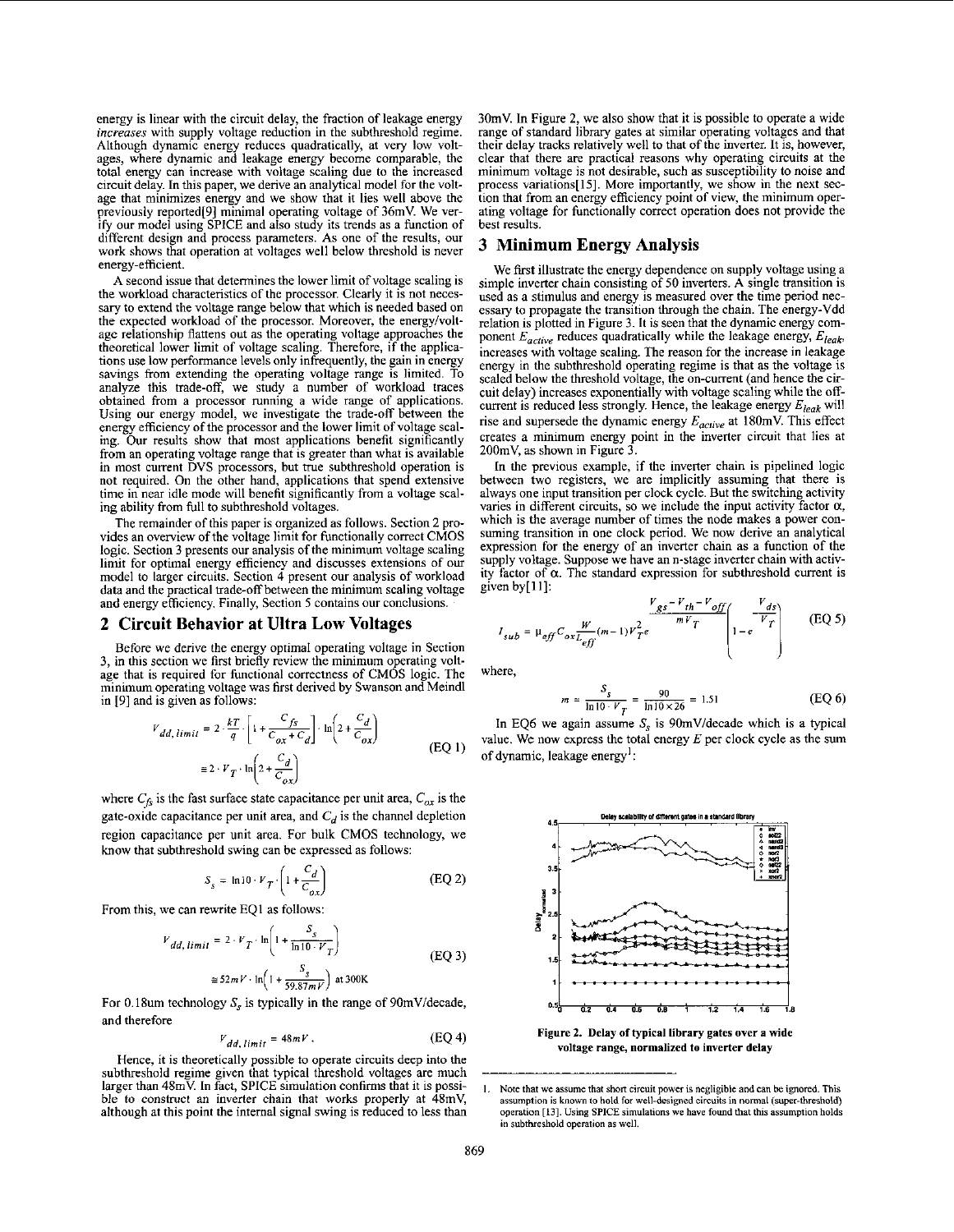

$$
= \alpha \cdot n \cdot E_{switch, inv} + P_{leak} \cdot {}^{t}d
$$
\n
$$
= \alpha \cdot n \cdot \left(\frac{1}{2} \cdot C_{s} \cdot V_{dd}^{2}\right) + (n \cdot V_{dd} \cdot I_{leak}) \cdot (n \cdot t_{n})
$$
\n(EQ 7)

where

a - activity factor

*n* - number of stages

E<sub>switch,inv</sub>- switching energy of a single inverter

**PIeak**  - total leakage power of the entire inverter chain

*Id*  - delay of the entire inverter chain

- $C_{s}$ - total switched capacitance of a single inverter
- */Ieok*  - leakage current of a single inverter
- delay of a single inverter *5*

First, we focus on finding an accurate estimate of  $t_p$ . Let  $t_{p,step}$ denote the ideal inverter delay with a step input and  $t_{p,actual}$  denote the actual inverter delay with an input rising time of  $t_r$ . We can compute  $t_{p,step}$  based on a simple charge-based expression:

$$
t_{p,\,step} = \frac{\frac{1}{2} \cdot C_s \cdot V_{dd}}{I_{on}} \tag{EQ 8}
$$

where  $I_{on}$  is the average on-current of a inverter. Furthermore, for normal operating voltages, the step delay can be extended to the actual delay as follows **[18],**   $I_{p,step} = \frac{\frac{1}{2} \cdot C_s \cdot V_{dd}}{I_{on}}$  (EQ 8)  $E$ <br> **e** average on-current of a inverter. Furthermore, for Based on the problem of a inverter. Furthermore, for Based on the problem of ollows [18],<br>  $I_{pHL,actual} = \sqrt{I_{pHL,step}^2 + (\frac{I_r}{2$ 

$$
t_{pHL,\,actual} = \sqrt{t_{pHL,\,step}^2 + \left(\frac{t_r}{2}\right)^2}
$$
\n(EQ 9)

It is shown in [13] that if  $t_r > t_{pHL,actual}$  (which is satisfied when an inverter drives another one of the same size, as in **our** modelling),

$$
t_{pHL,actual} = 0.84t_r
$$
 (EQ 10)

Substituting EQ10 into EQ9 gives,

$$
t_{pHL,actual} = 1.2445 \cdot t_{pHL,step} \tag{EQ 11}
$$

Similar results hold for  $t_{pLH}$  [13]. We then can estimate the average *fp.ocrual* as:

$$
t_{p,\,actual} = 1.2445 \cdot t_{p,\,step}
$$
  
=  $\eta \cdot t_{p,\,step}$  (EQ 12)

threshold operation. To justify the linear modelling of  $t_{p,actual}$  with  $t_{p,step}$  at such a wide supply voltage range, we plot the calculated  $\eta$  as a function of Vdd, based on SPICE simulation in Figure 4.

From Figure 4, it is clear that the coefficient  $\eta$  increases as the supply voltage is reduced to the subthreshold regime. Other factors supply voltage is reduced to the subthreshold regime. Other factors affecting the accuracy are that EQ5 does not perfectly model  $I_{sub}$  in  $\overline{\mathbf{g}}$ subthreshold operation<sup>1</sup> and that voltage swing degrades at ultra low supply voltages. Taking these factors into account, we set for this technology an effective  $\eta=2.1$  for subthreshold operation.



**Figure 4. The** ratio q **in EQI 1** with **Vdd (SPICE)** 

**As** the supply voltage reduces the total energy consumption reaches a minimum at some supply voltage (referred to as  $V_{min}$ ) since the delay of the circuit increases and the circuit now leaks over a larger amount of time. Substituting the equation for circuit delay EQI2 into EQ7, we obtain the following expression for total energy:

$$
E = \frac{1}{2} \cdot \alpha \cdot n \cdot C_s \cdot V_{dd}^2 + n \cdot V_{dd} \cdot I_{leak} \cdot n \cdot \frac{nC_s V_{dd}}{2I_{on}}
$$
  
=  $\frac{1}{2} nC_s V_{dd}^2 \cdot \left(\alpha + \eta \cdot n \cdot \frac{I_{leak}}{I_{on}}\right)$  (EQ 13)

Note that  $I_{on}$  here is subthreshold "on" current because we are focusing on subthreshold region where  $V_{min}$  occurs. By substituting EQ5 into **EQ13,** we now arrive at our final expression for the total energy as a function of supply voltage **for** subthreshold operation:

$$
E = \frac{1}{2} n C_s V_{dd}^2 \cdot \left( \alpha + \eta \cdot n \cdot e^{-\frac{\left(\frac{V}{mV_T}\right)^2}{\frac{1}{mV_T}}}\right) \tag{EQ 14}
$$

Based on this simple expression of total energy, we can **find** the optimal minimum energy voltage  $V_{min}$  by setting  $\partial E / \partial V_{dd} = 0$ . Let  $u=\eta$  n/ $\alpha$  and  $t=V_{dd}/mV_T$ , we obtain:

$$
e^{t} = \frac{u}{2} \cdot t - u \tag{EQ15}
$$

We rewrite the above equation as:

$$
u = \frac{e^t}{\frac{t}{2} - 1}
$$
 (EQ 16)

By doing this, we can easily find that only if  $u \ge 2e^3(t=3)$  can *E* have a minimum, which means the lowest  $V_{min}$  is  $3mV_T$ . This corresponds to  $n \approx 4$  if  $n=2.1$ ,  $\alpha=0.2$ .

Since EQl5 is a non-linear equation, it is impossible to solve it analytically. Hence, we use curve-fitting to arrive at the following closed-form expression:



<sup>1.</sup> We find that over the entire subthreshold region( $0 < V \, \text{dd} < V_{\text{th}}$ ),  $I_{sub}$  deviates from the simple exponential equation(EQ5) by at most 20% if we treat mobility  $\mu$  as constant. Figure 5. Energy-Vdd for an inverter chain(n=20)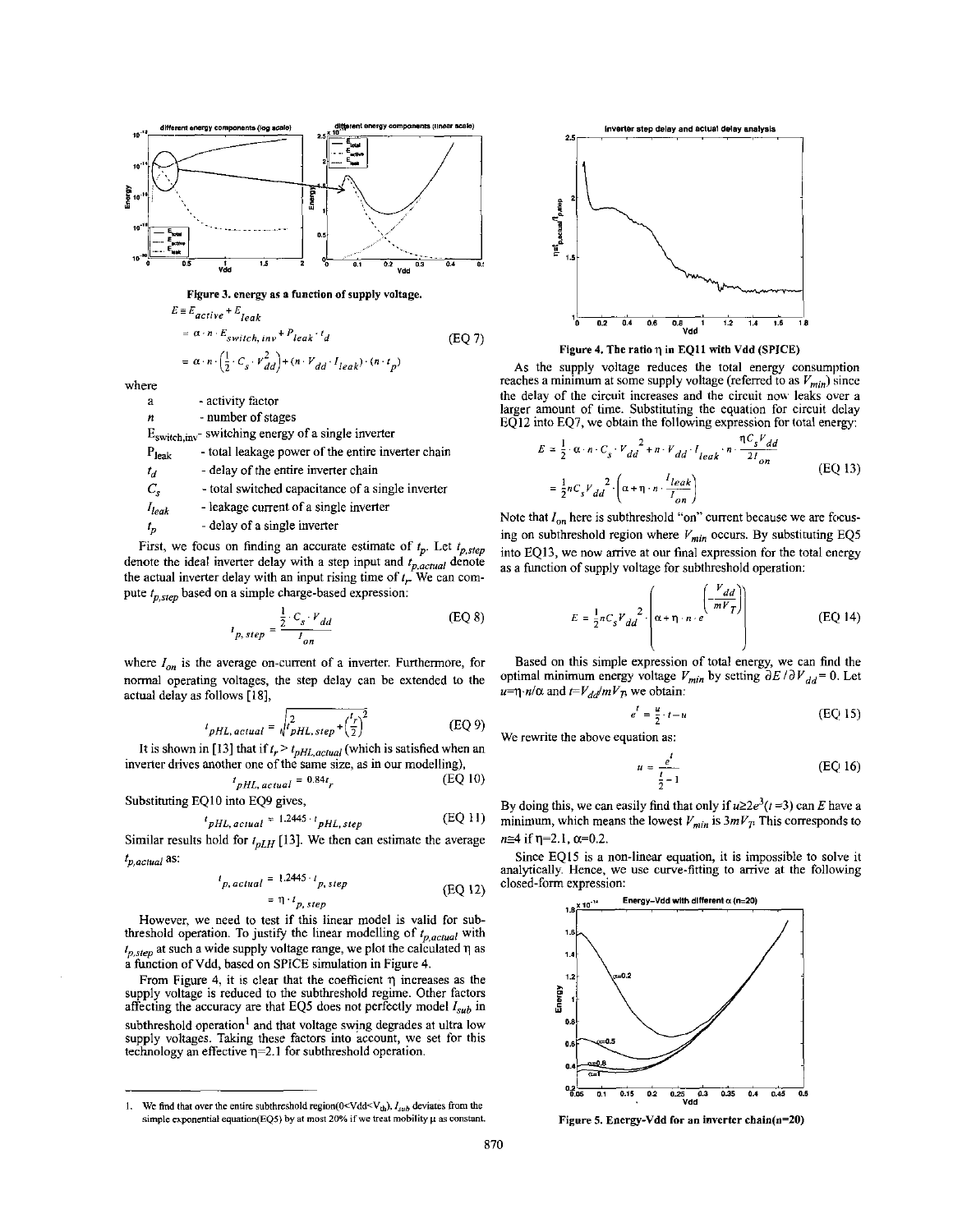

Figure *6.* **Inverter chain Energy-Vdd (analytical model vs. SPICE)** 

Substituting the original variables gives the following final expression for the energy optimal voltage: **<sup>t</sup>**= **1.5871nu-2.355** (EQ **17)** 

$$
V_{min} = \left[1.587 \ln \left(\eta \cdot \frac{n}{\alpha}\right) - 2.355\right] \cdot mV_T
$$
 (EQ 18)

Note that in the presented model, the only parameters that are technology-dependent are  $\eta$  and  $m$ . Hence, when we switch from one technology to another, it is only required to determine these two parameters which can be easily accomplished. Interestingly, the total energy in EQ14 and the optimal energy voltage  $V_{min}$  do not depend on the threshold voltage  $V_{th}$ , as verified using SPICE. This independence is caused by the fact that in subthreshold operation both leakage and delay have similar dependencies on  $V_{th}$ , and hence the effect of  $V_{tb}$  on the total energy cancels out. Also, we find that the minimum energy voltage is strongly dependent on the number of stages in the inverter chain. This is due to the fact that in a longer inverter chain more gates are leaking relative to the dynamic energy component, causing  $V_{min}$  to occur at a higher voltage. Finally, we point out that  $V_{min}$  is strongly related to the activity factor  $\alpha$ . In a circuit with a lower  $\alpha$ ,  $V_{min}$  occurs at a larger voltage than in a circuit with higher  $\alpha$ , because a lower  $\alpha$  gives the circuit more time to leak and effectively increases the stage number, as shown in Figure *5.* We therefore introduce the notation of effective stage number as  $n_{\text{eff}} = \frac{n}{\alpha}$  to be used in the following analysis.

# **4 Model Verification and Extension to Circuit**

In order to verify the accuracy of the proposed model, we com-<br>pared the results from EQ14 with SPICE simulations for inverter chains of different lengths. In Figure *6,* we compare the energy-Vdd relationship predicted by the proposed analytical model in the subthreshold region with SPICE simulation results for an industrial **0.1** 8um process. The plot shows a range of effective inverter chain lengths  $(n_{\text{eff}})$ . As shown in Figure 6, the analytical model matches SPICE well, except at voltages **less** than 1OOmV. In this region, the





**Figure 8. NAND2 chain Energy-Vdd (SPICE)** 

model tends to underestimate the rise in energy consumption due to the dramatic increase of  $\eta$  from Figure 4, resulting in a delay that is greater than expected. However, this is not a severe problem since the important region of modeling is around  $V_{min}$ , where the proposed model shows good accuracy.

In Figure **7,** we compare the predicted minimum energy voltage  $V_{min}$  based on our model with that measured by SPICE simulation. In the plot, the results using the fitted closed-form expression of EQ18 are shown, as well as the numerical solution of the non-linear equation in EQIS. **As** can he seen, both match SPICE with a high degree of accuracy for a wide range of effective inverter chain lengths  $n_{\text{eff}}$ .

We now consider the energy optimal voltage for more complex gates, such as NAND and NOR, as well as larger circuit blocks. Figure 8 shows results of SPICE simulations for a NAND2. As can be seen, the minimum voltage  $V_{min}$  shifts right compared with the inverter chain which means that the energy optimal voltage occurs at a higher voltage. This **is** caused by the fact that for a chain of NAND2 gates, the number of leaking pmos transistors is doubled in every other gate and mnos transistors are twice the size. The capacitance increase does not affect the  $V_{min}$  because the delay and the switching energy are proportional to the loading  $C_s$ . Now we introduce  $n'_{eff,inv}$  as the equivalent stage number of a inverter chain that gives the same  $V_{min}$  as a NAND2 chain with  $n_{eff, nand2}$ . The  $n'_{eff, inv}$ proves a little smaller than twice  $n_{\text{eff},nand2}$  due to the stack affect in the nmos transistors and a slightly larger driving ability of the pulldown nmos. We therefore compute *n'efiim* value for the NAND2 chain: and the most transistors and a slightly larger driving about the most transistors and a slightly larger driving about the most transistors and a slightly larger driving about the most transistors and a slightly larger dri

$$
\frac{n'_{eff, inv}}{n_{eff, nand2}} = \frac{I_{leak, nand2}}{I_{leak, inv}} \cdot \frac{I_{on, inv}}{I_{on, nand2}}
$$
  

$$
\approx \frac{1.91}{1.1}
$$
  

$$
= 1.74
$$
 (EQ 19)

Using this  $n'_{eff, inv}$  we obtain an accurate match between the modeled *vmia* and SPICE simulation as shown in Figure 9. Other complex gates can be modeled in a similar way by contributing to each an



**Figure 7. Minimal energy**  $V_{min}$  **with inverter effective stage number**  $n_{eff}$  **Figure 9. Minimal energy**  $V_{min}$  **with NAND2 effective stage number**  $n_{eff}$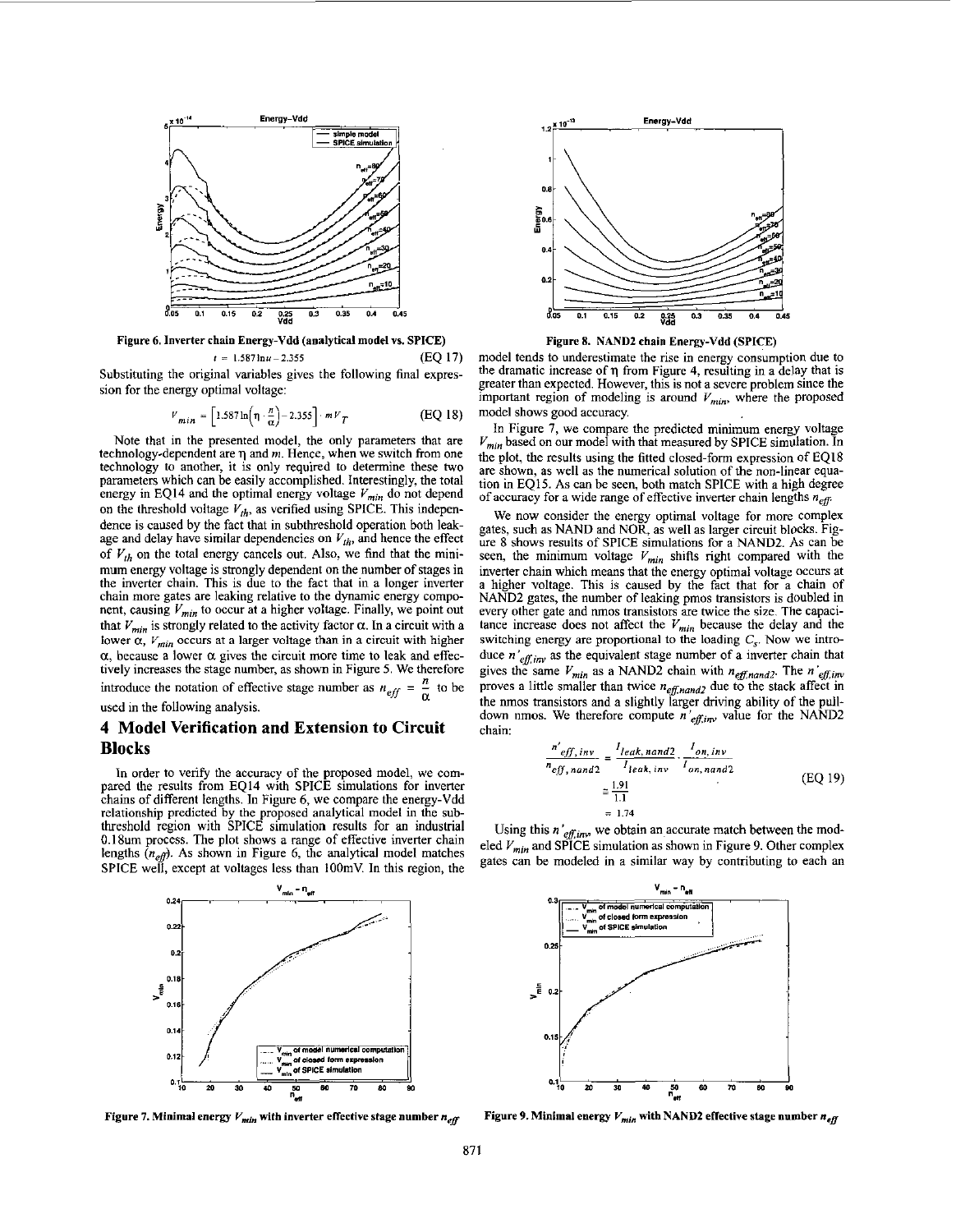

Figure **10. Energy** - **Vdd** for **16x16** multiplier circuit

appropriate *n'<sub>eff,inv</sub>* value.

This approach can he extended to larger circuit blocks as well. In Figure 10, we show the total energy as a function of supply voltage obtained using SPICE for 16 x **16** multiplier when activity factor  $\alpha$ =0.5. We estimate the total power consumption for large circuit blocks such as this by extending the expression in EQ14 as follows:

$$
E_{total} = E_{active} + E_{leak}
$$
 (EQ 20)

$$
E_{act} = \alpha \cdot S_{HD} \cdot C_{w0} \cdot W_{total} \cdot V_{dd}^{2}
$$
 (EQ 21)

where  $S_{HD}$  is the switching factor to model the hamming distance of the inputs[21],  $W_{total}$  is the total width of all the transistors in the circuit,  $C_{w0}$  is the capacitance of a unit width transistor. We compute the total leakage energy as follows:

$$
E_{leak} = I_{leak, total} \cdot V_{dd} \cdot t_d
$$
  
=  $(\gamma_{leak} \cdot W_{total} \cdot I_{leak0}) \cdot V_{dd} \cdot (n_{depth} \cdot t_{p, FO4})$  (EQ 22)

where  $\gamma_{leak}$  is the leaking factor used to model the leakage stack effect and input pattern dependency,  $I_{leak0}$  is the leak current of a unit width transistor,  $n_{depth}$  is the logic depth in terms of fanout-of-four (FO4) inverter delay  $t_{p,FO4}$ , which is expressed as follows:

$$
t_{p,FO4} = \frac{\frac{1}{2} \cdot (4W_{inv} \cdot C_{w0}) \cdot V_{dd}}{W_{inv} \cdot t_{on0}}
$$
 (EQ 23)

where  $I_{on0}$  is the on-current a unit width inverter. Note that  $S_{switch}$ may change with supply voltage as glitches are sensitive to circuit delay although for simplicity we treat  $S_{HD}$  as a constant. Substituting EQ21 and EQ22 into EQ20, we can derive the following expression for total energy of a circuit block as a function of supply voltage in a manner similar to EQ14:

$$
E_{total} = C_{w0} w_{total} v_{dd} \left[ \alpha S_{HD} + 2 \gamma_{leak} n_{depth} e^{-\left(\frac{V_{dd}}{mV_T}\right)} \right]
$$
(EQ 24)

For the test circuit in Figure 10, the following parameters for the model were found using SPICE simulation:  $S_{HD} \equiv 0.55$ ,  $\gamma_{leak} \equiv 0.5$ ,  $n_{depth} \equiv 65$ . The total energy predicted by EQ24 with above parameters is shown in Figure 10 for the 16x16 multiplier block together with SPICE simulation results.

It is important to note that for a generic circuit block  $n_{\text{eff}}$  is defined

as 
$$
n_{eff}
$$
,  $block \equiv \frac{n_{depth}}{\alpha \cdot S_{HD}}$ . Therefore when the activity factor  $\alpha$  and

switching factor *SHD* are very low, based on circuit structure or the input data stream, the  $n_{\text{eff},block}$  is actually much larger than the real logic depth  $n_{depth}$ . In a real processor, the activity factor varies across the chip because not all the circuit blocks are working intensively at



**Figure 11.** Performance distribution **of** different applications

all times. Therefore, in order to gain energy efficiency, designers must take into account the  $\alpha$  difference before estimating the average  $V_{min}$ . In other words, for the purposes of optimizing DVS, low activity and largc logic depths are interchangeable as they both lead inore quickly to leakage dominated designs.

#### *5* **Energy Optimality for Different Work Loads.**

As discussed earlier, the energy optimal voltage depends on both circuit and technology characteristics. At the same time, the best choice for the minimum allowed voltage for a processor depends on its workload distribution. If the workload of a processor is such that low performance levels are never or rarely required, the minimum operating voltage for energy-efficient operating will he larger than the minimum voltage  $V_{min}$  computed in Section 3. Hence, we studied a number of different applications running on Linux using an ARM926 and Transmeta Crusoe TM5600 processors with dynamic voltage scaling and recorded traces of the minimum necessary performance levels for each application. The applications comprise both multimedia and interactive applications:

- *emacs* **is** a trace of user activity using the editor performing light text editing tasks
- *konqueror* and *netscape* are traces of web browsing sessions using the two browsers
- *fs* contains a record of filesystem-intensive operations
- *mpeg* is a trace using MPEG2 video playback
- *idle* traces the activity when the system has no dominant workloads and as a result contains very little activity and mostly operating system housekeeping tasks.

The dynamic performance management policy is based on Vertigo [8] and ARMS Intelligent Energy Manager. The distribution of the four available performance levels (with a highest frequency of 600MHz) among the executed tasks is shown in Figure **11** for each application. **As** the bar graph shows, the processor spends significant time in **sleep** mode, meaning that the processor completes **many** tasks well ahead of schedule. Most importantly, we observed that during the execution of all tasks a run-then-idle pattern was seen 50% of the time. This implies that many tasks could run at a frequency less than the minimum (50%) available on the processor if it was able to do so.

By extending the lower limit of voltage scaling, the amount of idle time can be reduced leading to more energy-efficient operation. Based on the previous analysis, energy efficiency can increase until it reaches the energy optimal voltage  $\widetilde{V}_{min}$ . In addition, by eliminating the need to enter a sleep state, any energy overhead due to switching to and from sleep mode is also avoided, further increasing the energy efficiency.

We therefore study the total energy consumption of the processor as a function of the lower limit of the performance that the processor provides, denoted by  $f_{limit}$ . Assuming that we have an ideal performance scheduler that is able to set the performance exactly sufficient to just complete every task, we can compute the optimal energy consumption with different  $f_{limit}$  values. The total energy is based on the proposed energy model of Section 3 for subthreshold voltage opera-